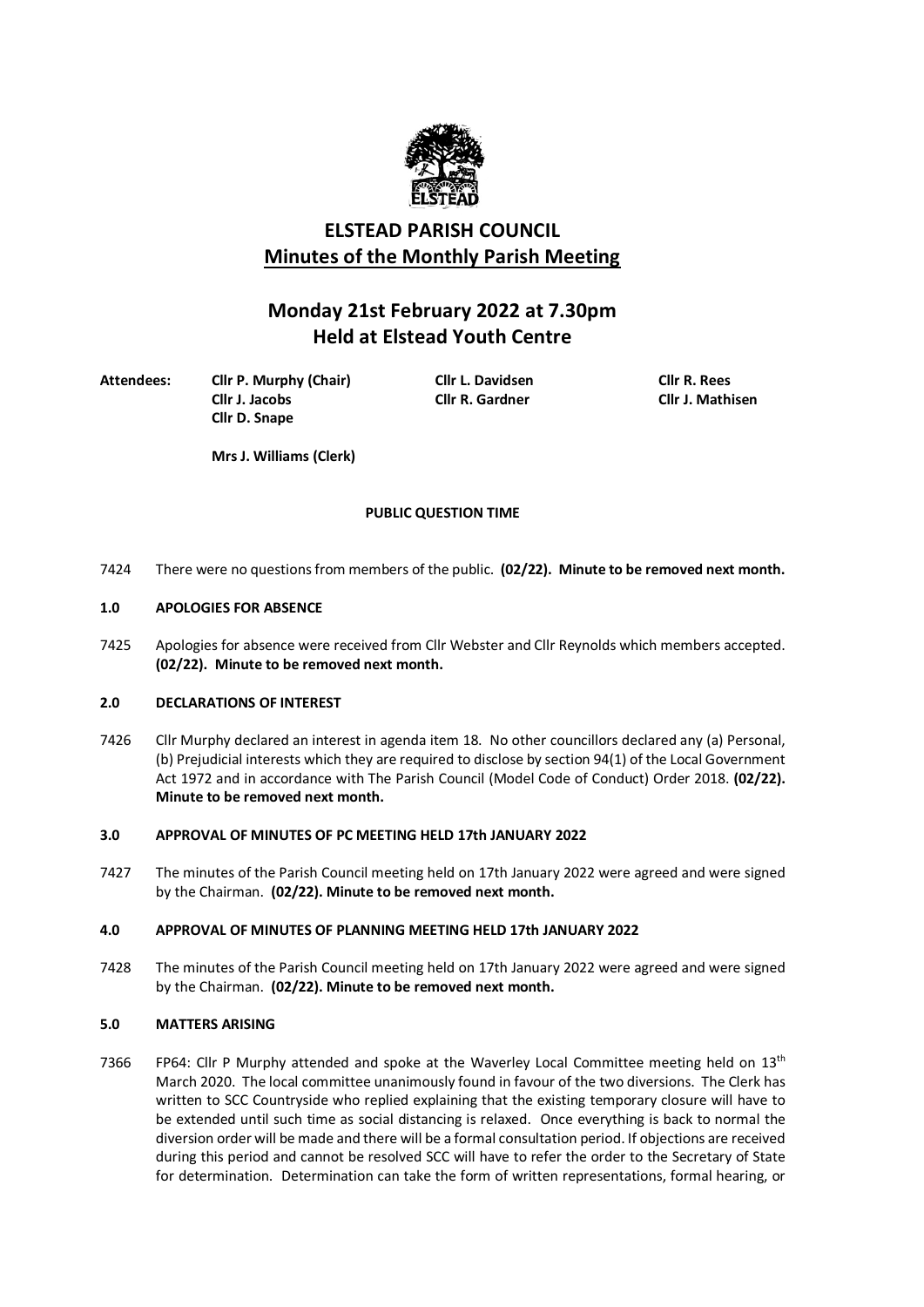a Public Inquiry. If there are no sustained objections, SCC can confirm the order and the footpath will have been legally diverted (although works may have to carried out to make the new route suitable for the public). Cllr Mathisen suggested that the EA had neglected to clear tree debris and Cllr Murphy added that another tree had caused scouring to the bank. It was noted that there has been a further extension to the temporary closure notice (May 2021). The clerk received an update from SCC for the June meeting advising that SCC have been unable to make new orders during the first lockdown as libraries / council offices etc. were closed meaning that they were unable to advertise and display the orders correctly. SCC have found ways around that now, but we have been extremely busy as well as short staffed but SCC expect to start work on this within the next two weeks. The clerk has followed this matter up as there has been no progress. SCC have responded advising that they have been very short staffed and explained that they need to go out on site to see if the banks have deteriorated further over the last few months as this would affect their plans. Cllrs Murphy, Reynolds met SCC on site on 22.12.21. The visit confirmed that the bank had not eroded any further. SCC to issue the statutory documents for the proposed diversion and to prepare for a consultation. **(01/22)**.

- 6314 Website Admin: The clerk to ask Mrs Davidsen if she can provide Cllr Reynolds with a virtual online training session. **(07/20)**
- 7429 Chevrons by Elstead Bridge: the clerk noted that the has finally been replaced by SCC Highways. **(02/22). Minute to be removed next month.**
- 7430 Village Green and Church Green Lease: The Heads of Terms as well as the maps of the area were circulated to councillors who agreed that the PC should proceed and renew its lease of these two areas. WBC legal department forwarded a new lease for the PC to consider. The revised lease would impose obligations on the Parish Council and not on WBC and for that reason the PC agreed it was not prepared to agree to these terms. Councillors agreed that the best course of action would be for WBC to transfer the title of the land to the PC and this is in line with WBC's policy of transferring assets. After a significant delay WBC Executives have confirmed that the land transfer may proceed and this is currently with WBC legal department. Cllrs noted that an article was recently in the Farnham Herald announcing that WBC were to transfer the land to Elstead PC for £1. WBC have advised that the matter is still with their legal team and that there has been no further progress has happened due to work load capacity. Councillors agreed that the various projects linked to the village green should proceed as agreed. The clerk has chased WBC but there has still been no progress on drafting the legal documentation. **(02/22)**.
- 7369 The Thursley Road Rec does not appear to be registered. Wellers Hedley, lawyers for Elstead PC have drafted the registration application and the clerk and Cllr Murphy have both signed Statements of Truth which have been returned to Wellers Hedleys. Wellers Hedleys have advised that the process of registering might take between two to six months. Wellers hedleys have confirmed that the application has been registered and no adverse comments have been submitted so it is a question of waiting for it to go through – the estimated completion date is 6<sup>th</sup> May 2022. **(01/22).**
- 7245 FP61: The Clerk, Mrs Davidsen, Cllrs J and D Else and Cllr Harmer met on site with Mr R. Cooper (RC) SCC and discussed the safety concerns about the proposed route and the fact that this was a circuitous route to the centre of the village. An alternative suggestion of upgrading FP61 was discussed and agreed. Cllr Murphy noted that he had established that Thakeham have contributed £25k towards the upgrade cost of FP61. The route is 340m in length. Essex CC estimate that 340m of resurfacing would cost £153k. As a point of comparison the clerk ascertained that the resurfacing work outside the Spar cost £18k. Cllr Murphy noted that there are 2 x poles and 1 x fire hydrant along FP61 which would need to be moved at extra cost. Cllr Murphy to share with Cllr Harmer and the Head of Internal Audit at SCC. The clerk and Cllr Murphy followed up progress on this matter. They were advised that the WMP part will be completed imminently but the section beyond the wooden bridge cannot be done at the moment as the owner is not in agreement. This is very unfortunate as this was one of the planning conditions that was discharged. Cllr Harmer noted that the land owner is not allowed to stop this process and Cllr Harmer agreed to refer this matter to the legal officer for this area. SCC to negotiate the surface material with the landowner. Cllr Murphy has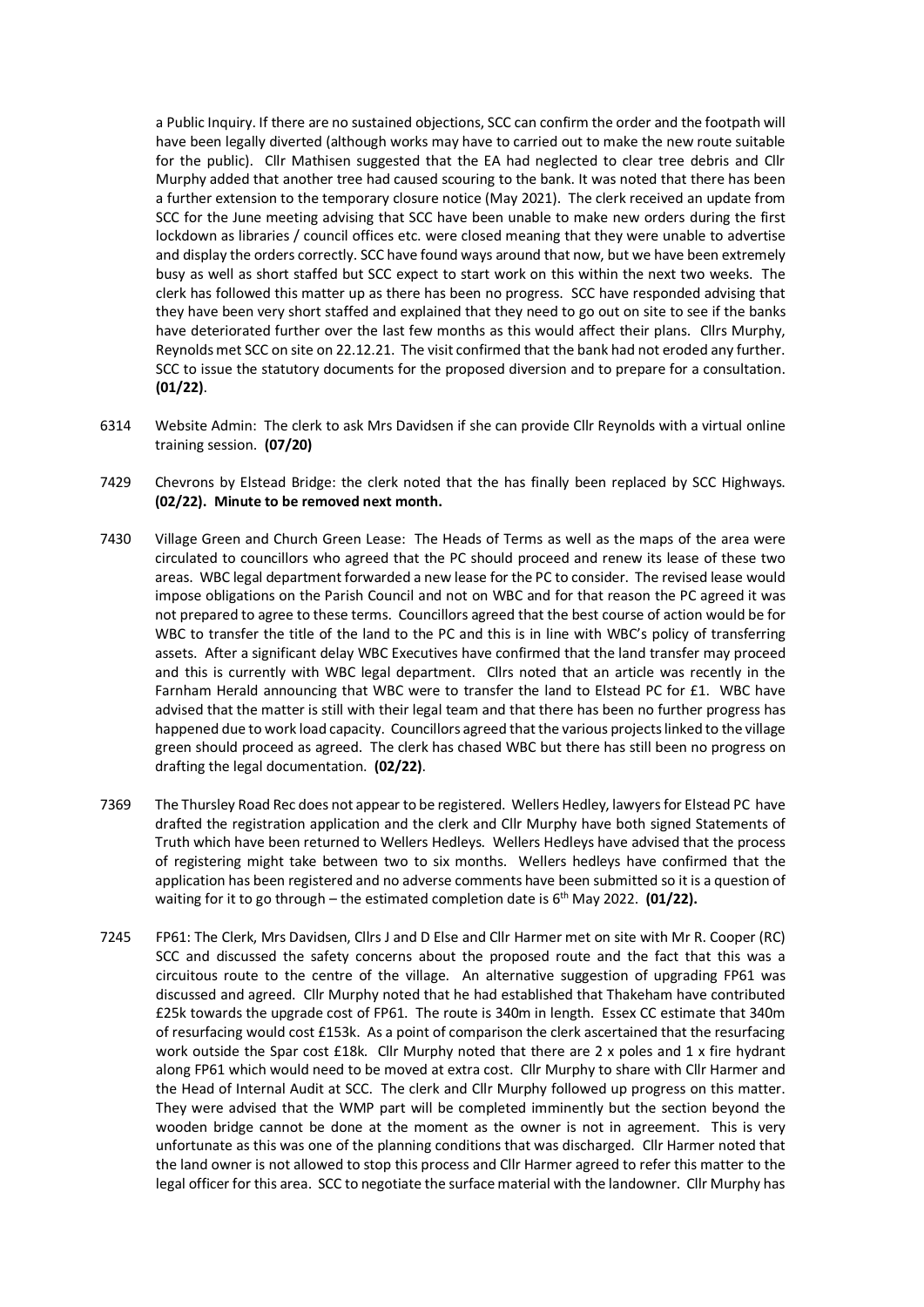requested a copy of the bill of quantities for the cost of the footpath. Due to staff shortage there has been no further progress which is disappointing given that WMP is almost fully occupied and that the money for the scheme has been paid. There had been no progress to report at the November meeting. **(11/21).** 

- 7431 Bus route outside Water meadow Place: RC (SCC) had sent prospective plans of where the bus stop would stop outside of Water meadow Place. Cllr Davidsen, Mrs Davidsen and the clerk visited the site as they were concerned about the proposed location of the bus stop as passengers travel from Shackleford towards the triangle. The proposed location would mean that passengers would need to wait on, or alight onto a narrow verge (as there is no pavement on that side) with a steep drop behind it. This was of particular concern for children coming home on the school bus. Alternative drop off points at either end of Water Meadow place were proposed as being safer alternatives. The clerk has responded to RC on these points and has responded again following a follow up email from RC. The clerk has contacted RC for an update prior to the May meeting and he has responded explaining that the SCC Passenger Transport team have looked into the feasibility of this but advised that as the roads in the development itself are unadopted and not built to facilitate passage of a conventional bus, it will not be feasible to locate the bus services within the site. SCC will therefore need to progress with the provision of a pair of formal bus stops on Shackleford Road, as per the original S106 agreement. RC from SCC had responded to the clerks email to advise that there had been no progress on this point and a site meeting with SCC has been scheduled for early February. **(02/22)**. **Minute to be deleted and merged with agenda 8.**
- 7371 The clerk advised that the annual playground report was circulated prior to the meeting. There is nothing to report of high risk. The clerk highlighted the point raised about the grass matting, some minor works to the opening mechanics of the gate, reinstatement of grass and reflling of bark. The clerk to liaise with RK on these points. The report also highlighted a lack of play equipment for children with disabilities and the clerk to investigate some ideas. **(01/22).**
- 7432 Springfield flooding: Cllrs Murphy, Mathisen and Rees met with Ian Fowler (IF, SCC), Cllr Harmer, the clerk and a resident in June 2020 to discuss the flooding issue associated with Springfield which impacts Orchard Close and some properties along the Milford Road. Investigative work was carried out from 17<sup>th</sup>-21<sup>st</sup> January 2022 and several blockages were identified. Work has stopped as one of the residents has withdrawn access. Some remedial work has been completed from Orchard Close to Springfield and at Beggars Folly. WBC to submit a proposal to SCC to replace the pipework as there are a number of breaks. The clerk to notify WBC Housing to see if it has an impact on their development proposals. **(02/22).**
- 7433 Biffa PC Contract: The clerk advised that Biffa are emptying the PC owned bins but they have not invoiced the PC for this work since they took over from Veolia in Autumn 2019. The clerk has chased this on a number of occasions but Biffa advised that they are too busy and not in a position to raise a new contract but will continue to empty the Parish Councils' bins. Biffa refused to empty The Burford Lodge Rec bins so another contractor has been employed to empty those bins. WBC contacted all Parish Councils in early January 2022 to understand which bins were PC and WBC owned and it seems highly likely WBC will want to retrospectively charge all PC's for the bin emptying service that has been carried since Autumn 2019. Cllr Jacobs would like to understand how many bins are Town Council v Borough Council in both Farnham and Godalming. It was noted that a lot of rubbish is being left after matches. The clerk to contact The Sharks and EVTC about this. **(01/22)**.
- 7374 Cllrs Murphy and Mathisen had attended a site meeting with representatives from Landmarc and the MOD. Landmarc advised that they cannot do any clearance work without input from Natural England (NE) and the Environment Agency (EA). NE accept that water levels are raised and have agreed to a site visit. MoD advised that they are prepared to undertake the work with the authority of NE and EA but are concerned about the effect this may cause further down the stream. Cllr Murphy has pushed both parties to meet with him and Cllr Mathisen on site however NE and EA are not allowed to do this until covid restrictions ease. Cllr Murphy noted that the water level on the common had risen by two feet due to the congestion in Sandford Brook and that this was now a priority as people are having to divert off the track onto the heath which is causing significant damage to an area which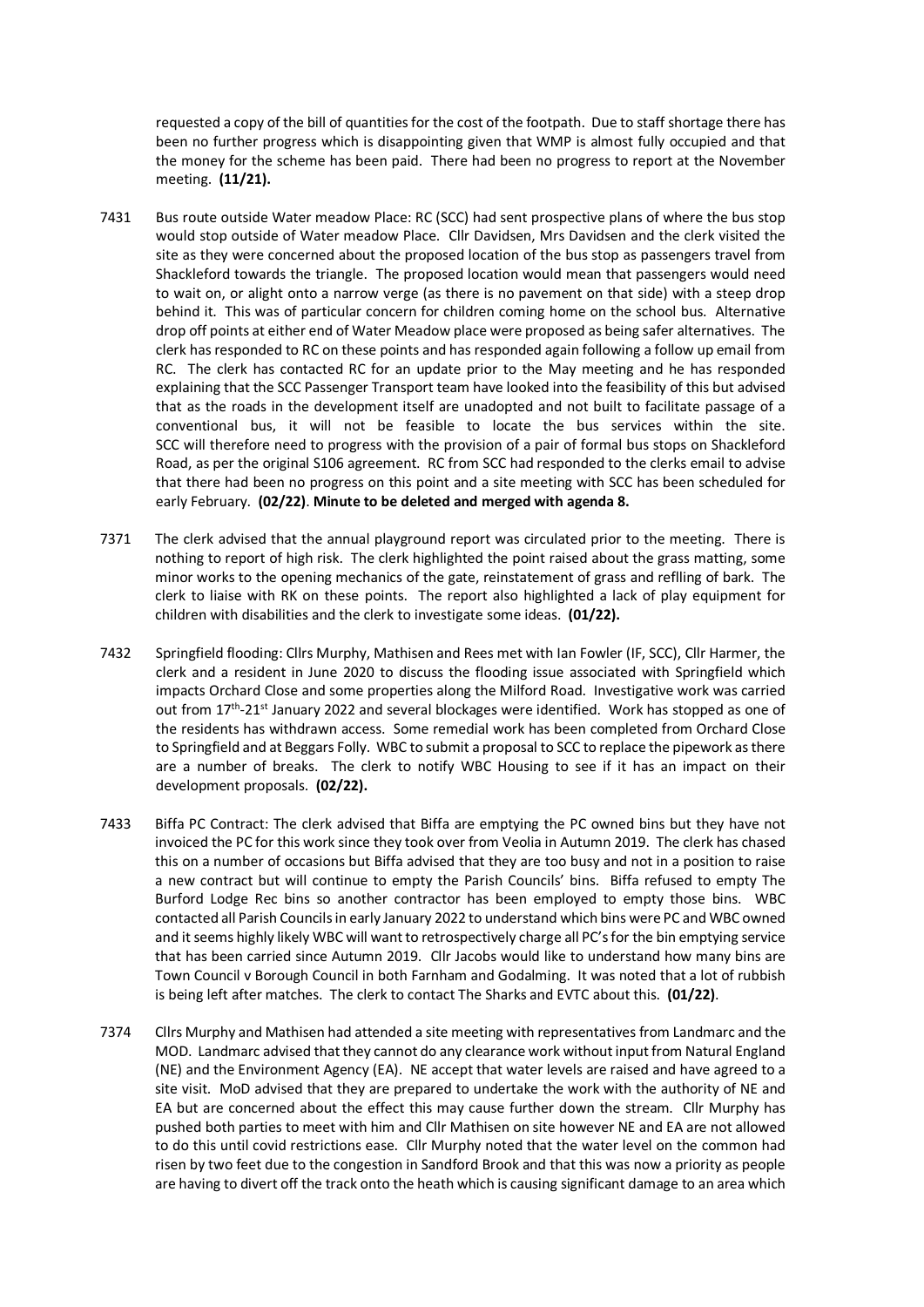has an SSSI designation. The site meeting arranged for 30.9.2021 was cancelled and Cllrs Mathisen and Murphy are waiting for a paper to be circulated by MoD with recommendations for action. NE felt that the blockage is further down and not on Elstead Common and that it doesn't matter if water levels rise at Pudmore Pond however councillors disagreed with this statement. Cllr Murphy to write to Natural England to urge them to agree to the urgent completion of the works. Cllr Murphy reported that there had been no progress despite sending several letters on this matter. MoD are prepared to do the work however NE have yet to respond. If there is no response Cllr Murphy will write to JH on this matter. MoD have advised that they do not intend to take any action regarding Sandford Brook even though it is higher than it should be. MoD have stated that they believe it is SCC's responsibility. Cllr Murphy has written to HG (SCC) on this matter who has replied stating that it is the responsibility of Landmarc and not SCC Countryside. It was noted that the end of Hookley Lane the culvert is blocked and the clerk to ask SCC to jet it. It was agreed if there is no further action at the next HUG meeting Cllrs Murphy and Mathisen will ask Jeremy Hunt to intervene as the situation is currently making the village more vulnerable to flooding and the basin is currently very full. **(01/22).**

- 7434 Cllr Jacobs noted that a number of delivery drivers were being sent down the track opposite the moat as a result of their sat nav. Cllr Jacobs contacted Cllr Harmer who was unable to find a sat nav contact at SCC but who advised he would try again. Cllr Harmer to discuss with Hannah Guttridge whether a footpath sign can be can be secured at the Thursley Road end of the footpath. The clerk advised that the fly tipping has been removed. The clerk contacted HG to ask if barriers could be installed and Cllr Jacobs advised that she did not believe that anyone had vehicular rights along this footpath. HG advised that SCC were short staffed but would contact the landowner at some stage in the future. Cllr Jacobs that she had encountered another vehicle on the footpath. Cllr Davidsen to report this on google maps. It was noted that vehicles were using this and that perhaps it might not be possible to install barriers. Cllr Davidsen noted that he has reported this issue on google maps. Another resident of Woolfords Lane reported this issue to the clerk in advance of the February meeting. Cllr Jacobs noted that the bridge was damaged over the footpath and will send the clerk some photos of the damage in order for it to be reported. **(02/22).**
- 7435 Street Cleaning schedule: Cllr Gardner advised that the majority of Hookley Lane had now been cleaned. The clerk contacted WBC to ask for a road cleaning schedule however WBC have explained that this cannot be shared. The clerk has contacted the Head of Environment to ask why this is the case and has followed this up with Richard Homewood on several occasions. **(02/22). Minute to be removed next month as covered under agenda item 7.**
- 7436 Elstead-Milford Cycle Route: Work has been completed on this project. HG (SCC) advised that she was still in favour of finding a name for the route. The clerk has contacted the Witley Clerk who noted that they were interested in this and requested one of her cllrs to contact the clerk. There has been no contact and the clerk to follow this matter up. **(02/22)**
- 7378 Cllr Webster proposed undertaking a survey of Elstead residents to determine a) if there are any covid related issues b) to understand the impact of covid from a social and employment perspective c) to understand what is important to Elstead residents and d) use the findings to provide areas for future follow ups. Cllr Webster advised that the survey would be undertaken face to face once all vulnerable groups had been vaccinated. Cllr Webster circulated a sample survey prior to the April meeting and feedback was given. It was agreed that the village would be divided into sections from which individuals could be chosen. Survey questions were circulated prior to the November meeting which cllrs approved. It was agreed that the survey would be run in January. Cllr Webster to put an article in The Elstead Village News for December and January issues. A Survey Monkey to be run in February and this will provide more information than the face to face survey. It was agreed this should be put on hold until after the current covid spike. **(01/22).**
- 7256 Woolfords Lane Cemetery door frames are rotten and need replacing / repairing. The clerk asked councillors what colour they would like the doors to be and it was agreed that they would be white. Doors to be painted in the Spring now. **(11/21).**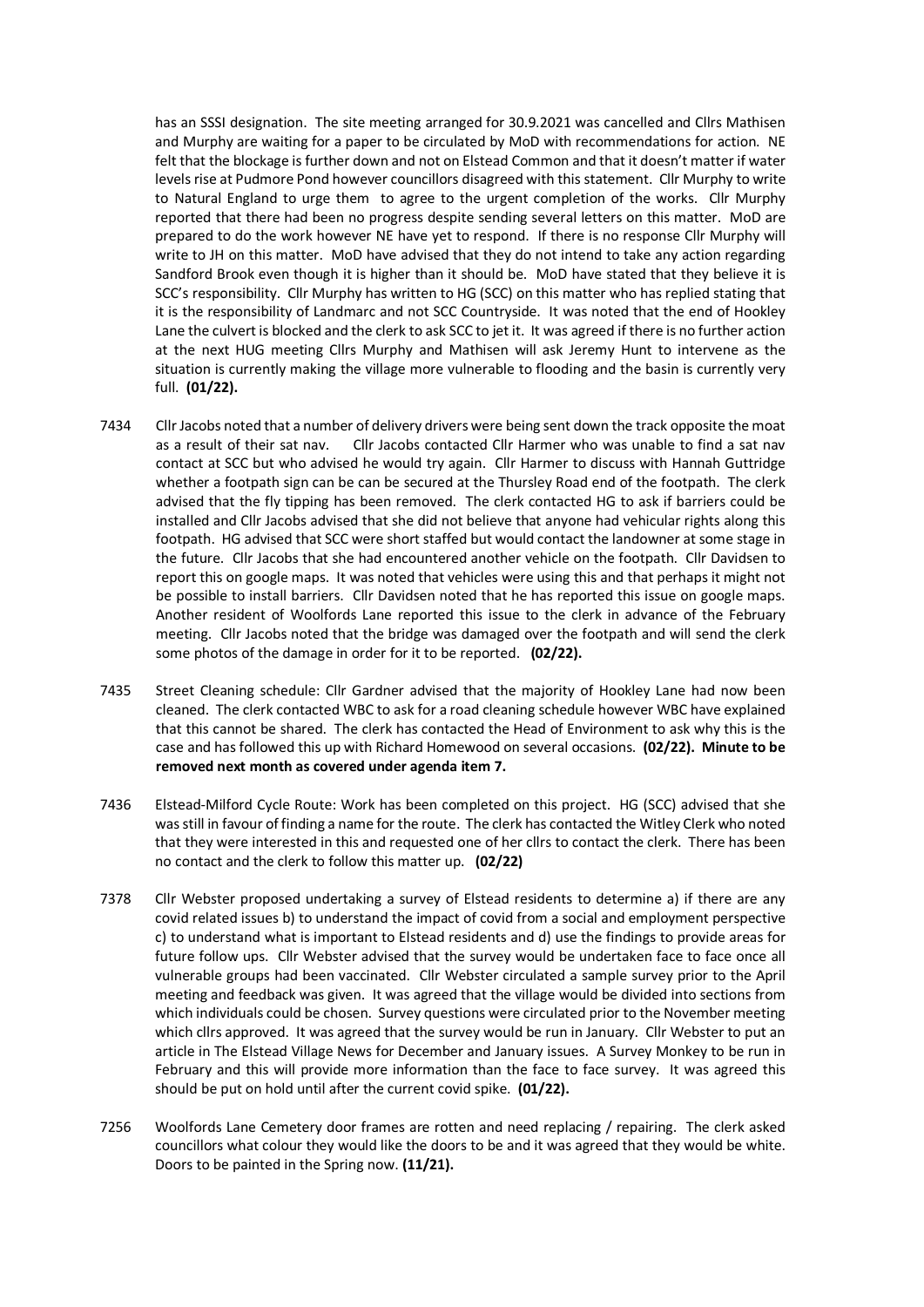- 7437 EER Plan: Clirs Rees and Snape met with WBC regarding the EER plan on 19<sup>th</sup> February 2021. Clir Snape noted that the meeting had been very helpful as it provided a good framework and will allow the EER to signpost rather than duplicate efforts. The EER will focus on helping in four key areas: pandemic, utility outage, fire and flood. It was agreed the current plan will note that it is "under review". Cllr Snape has put forward an EER plan to simplify what is already there. Cllr Rees and Cllr Snape to discuss the proposed simplification and have it ready for the March meeting. It was noted that there had been an improvement in communication between WBC and the Elstead as following the 2 days power cut in February TE from WBC had contacted Cllr Murphy to understand the status. Residents at Kingsmead were also given access to a generator. **(02/22).**
- 6271 Environmental PIC: The clerk advised that there was c £700 left in environmental PIC monies. Councillors agreed to the proposal that the clerk should apply for this money to be used for information boards at The Moat car park. **(06/20).**
- 7438 A member of the public raised the issue that more recreational facilities were required for women and asked if the PC consider this. Cllr Murphy advised that a netball court typically cost £50k and that recreational facilities were generally more successful when there was a specific club involved who would manage the on-going maintenance of the facilities. The costs of such a scheme were discussed with suggestions that it could be funded via CIL however it was further noted that any schemes needed to demonstrate an element of match funding. Cllrs discussed this at the July meeting and concluded that they were very receptive to providing more sporting facilities but that they required a proposal from a club or group. Cllr Snape noted that there was further space at The Quillets for something to be included there. The PC featured an article in the February issue of the EVN regarding recreational facilities. **(02/22). Minute to be removed next month.**
- 7439 Borehole project: The borehole has been drilled to a depth of 50m with water being found at 5m. Flow has been tested and runs at a rate of 100 litres per minute. An application to the SCC Big Fund was submitted in March 2021 and MB has now been invited to submit a statement of support which he has done. The total cost of the irrigation system is £13k and a grant of £12k has been applied for. There has been no further update from SCC whether the bid has been successful. Cllr Murphy noted that only four applications had been approved in one year. **(02/22).**
- 6950 Backland Field: The sharks and Elstead FC noted that there were also interested in adding two pitches onto the Backland Field and were working on a business case and looking at different options. Cllr Murphy noted that Burford Lodge rec would accommodate a further football pitch so questioned whether this space was required. Cllr Snape noted concern for residents and Cllr Davidsen highlighted that the surrounding woodland was full of wildlife which needed preserving and other comments included the need to preserve the green gap in line with the emerging NHP. Councillors were minded that the storage facilities on Burford Lodge rec should be resolved as a priority and asked that both groups come forward with a business plan and proposal. **(05/21).**
- 7440 Clock on the green: a replacement clock has arrived however it needs to be mains run. DJK have installed the electrics and The clerk to remind RK that the clock can be installed. Works have been carried out by the Power to provide public clocks (Parish Councils Act 1957 s2). **(02/22).**
- 7326 Preserve Our Reserve: A working party meeting was held on 16<sup>th</sup> June. NE are minded to agree with the PC's suggestion that the link from BW504 to the reserve should be retained. Funding of £98k (WBC CIL), £55k (donations) and £150k NE are confirmed. NE have made progress and a planning application has been submitted to enable to restoration work to commence. Not all of the boardwalk will be replaced like for like – some areas be constructed as raised banks. Work is expected to now start in January 2022. The planning application is still progressing through the system. The estimated cost of the project has increased to £500,000. **(12/21).**
- 7384 WBC Grass cutting: complaints have been received by members of the public about the No Mow May grass cutting policy which has left many residential areas looking unkept as well as causing a threat of tics and injury through hidden sight lines. The clerk wrote to Cllr Townsend, copying Cllrs Elses about this policy enclosing photos and asking if the Portfolio Holder would like to visit the village and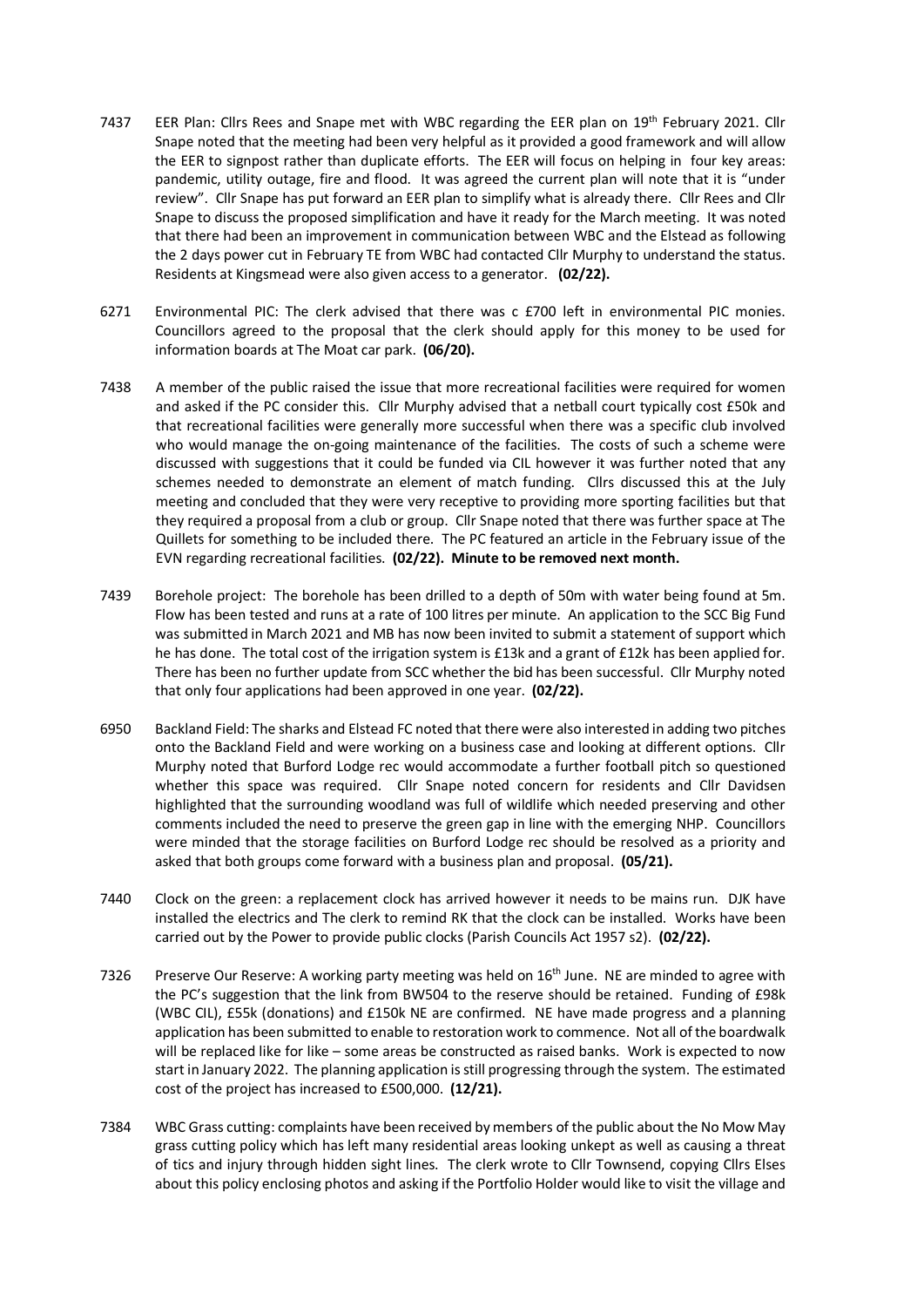see for herself the mess of many of the village's residential areas. Cllr Townsend has twice cancelled meetings in Elstead – the clerk has contacted Cllr Townsend however she declined to respond to the clerks email. Cllr Mathisen noted that the newly created bund at Westbrook Hill looked in a dreadful condition. It was advised that Cllr Mirylees has replaced Cllr Townsend as being responsible for parks and green spaces – the clerk to contact Cllr Mirylees to arrange a visit. **(01/22).** 

- 7385 Official signage needs to be created to legally advertise the CCTV camera at Burford Lodge Rec. Signage has been ordered. **(01/22).**
- 7441 A notification has been received from SE Water advising of water mains work that will last 22 weeks. Work beyond the village green started later than anticipated in January 2022. **(02/22).**
- 7107 Cllr Snape noted that some car parking was unacceptable around the village green. The clerk advised that Witley and Tilford have bye laws. The clerk to investigate. **(07/21).**
- 7442 An RTC at Gala Lane resulted in damage to the EVTC/PC sign. Significant debris was left over the road which the clerk arranged for RK to clear up. The clerk tried to recover the cost of the sign through the responsible vehicle's insurance however was told that the PC would not be eligible. Cllr Murphy noted that this was inaccurate and the clerk to follow up again. **(02/22).**
- 7386 Boundary markers: councillors agreed that the clerk could install boundary markers on land at the Backland and cemetery to clarify ownership – artwork has been sent to the sign makers. **(01/22).**
- 7387 Concrete bases: RK has provide a quote of £500 to remove/bury the remaining concrete bases at Burford Lodge Rec. This will enable to the pitches to be reconfigured and will means that a further pitch can be added at the rec. The clerk forwarded the costs and Elstead FC have agreed that they will pay. The clerk to instruct RK that he can carry out the work during the Easter holidays when there will be no football matches / training. **(01/22).**
- 7332 A member of the public asked why the telephone box had still not been repainted as this had been long standing action. The clerk explained that BT had agreed to provide the paint foc and that the PC had agreed to fund the painting however every time the clerk had contacted BT thy were about to start a new consultation over the continuation of the telephone and therefore would not commit to sending paint until the future of the phone box had been determined. Councillors agreed with the resident that the appearance of the phone box was unsightly. The clerk was informed by BT that there was to be a further consultation and as such no paint work could be carried out on the phone box until the consultation was determined. BT explained that they were minded to remove the phone box at Broomfield. Councillors stated that there should be one public phone box in the village. **(12/21). Minute to be removed next month.**
- 7443 Costs for the repairs to the spire net and spika podium were approved and the spika podium was confirmed as being free of charge. Kompan have advised that the repairs will happen on  $23<sup>rd</sup>$ November 2021 however this was delayed due to parts going missing. Kompan did arrive to do the works at the beginning of December but an incorrect piece was delivered. The clerk followed this up with Kompan who advised that it would be fitted by the beginning of February 2022. There have subsequently been further delays and the clerk called a site meeting with the account manager  $(16<sup>th</sup>)$ February). The clerk is waiting for an action plan from this meeting. **(02/22)**.
- 7444 Tree canopy initiative: The clerk advised that the three trees had been delivered but they were not maples or ones that had been specified. It was agreed that 2 would be planted by the green and one on the Thursley Rec. The clerk to contact the school to see if they would like to be involved. **(02/22).**
- 7390 Cllr Rees reported that a wooden post had been knocked down by Orchard Close. Cllr Rees to ask if it is part of the former Honeypot development. **(01/22).**
- 7294 A claim had been received for damage to a vehicle on PC land that the clerk strongly refuted. The insurance company are liaising with the claimant's insurance company on the PC's behalf. **(11/21).**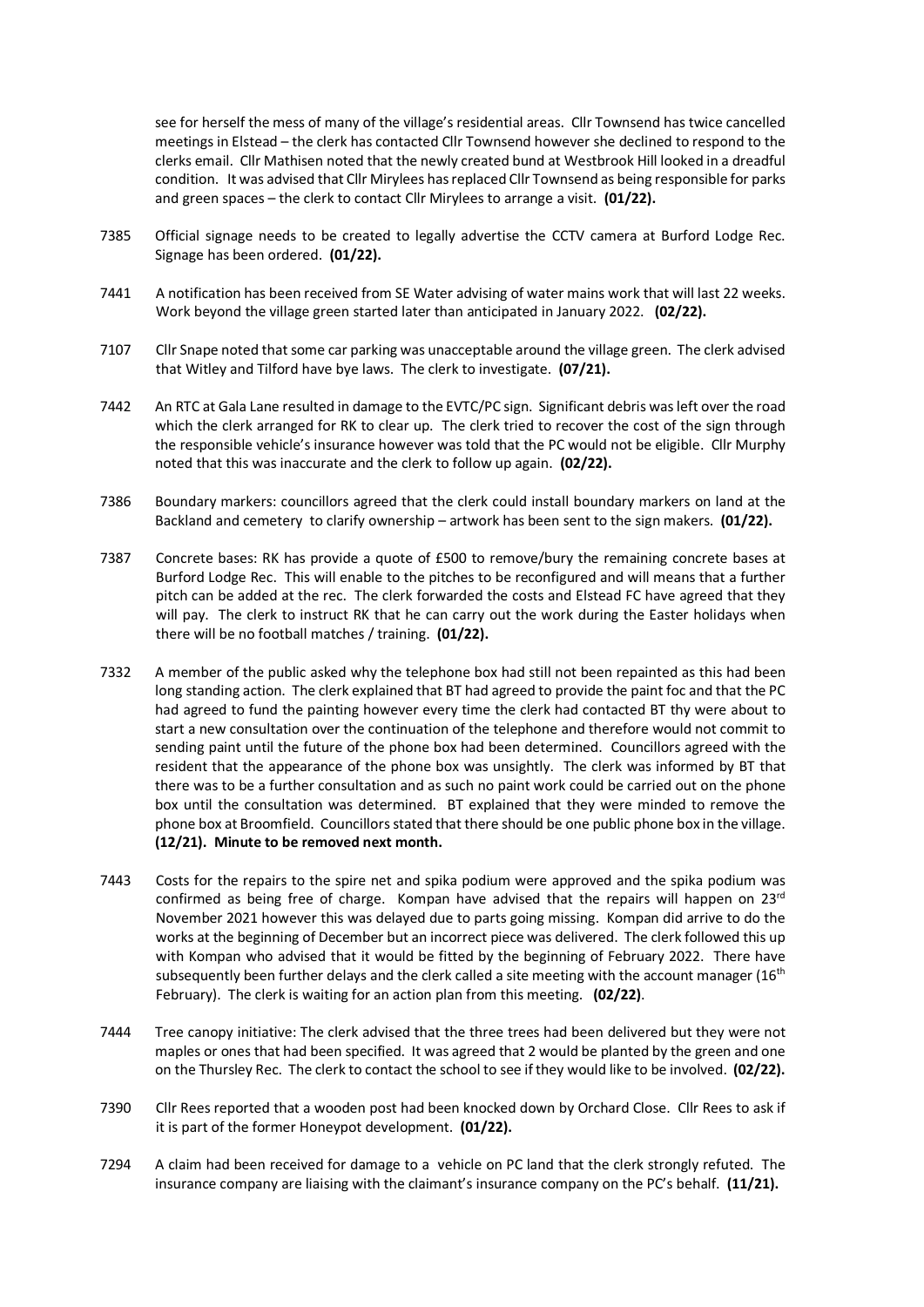- 7299 The clerk noted that the drain near Staceys farm Road as blocked and this had perhaps added to the road flooding across the Thursley Road a few weeks earlier. The clerk to report. **(11/21).**
- 7300 It was noted that water was still leaking down Seale Road. The clerk to report to SCC. **(11/21).**
- 7338 It was advised that the lengthsmen scheme would continue. Cllr Murphy had raised the issue of verges not being cut which then reduced the carriageway and in some instances a mother with a pushchair had cut the verge in order that she could pass along the pavement. There was no solution for this as SCC lack finances to undertake this work. There was no further update on wen the Thursley Road would be resurfaced. Cllr Harmer to forward the clerk a copy of the letter that was written to SE Water head office. **(12/21).**
- 7347 In April 2021 two residents asked whether a small section of the Backland Field could be made over to a mountain bike dirt track similar to S4P at Rodborough Common. At the moment they felt that there was nothing for teenagers to do in the village aside from organised sports (football/cricket/tennis). A further two residents presented an idea for a bicycle track at the rear of the Backland Field at the December 2021 meeting. The proposal would see different jumps so that all abilities could be accommodated. The residents advised that the surface would be mud/sand/woodchip or in line with S4P and had possible contractors who would be able to do the work. Councillors were largely supportive of the idea in principal and asked that the residents do further research. Firstly an organisations would need to be set up to manage the facility – this would ensure that ongoing maintenance would happen as well as be able to cover insurance. It was noted that an organisation would also be able to apply for funding. Cllrs were also keen to understand how access could be managed. The residents were advised to come back with a further proposal. It was noted that there would need to be a public consultation for those residents living locally. An access route could be created through the bottom of Burford Lodge Rec. The residents were thanked for an excellent presentation. **(12/21)**.
- 7351 A resident on Thursley Road had reported an issue with parking following a game of football. The clerk has contacted the sharks on this matter. Cllrs noted that a parent marshal should be used for each match. **(12/21).**
- 7392 The Smiths Charity had forwarded a letter asking for feedback. The clerk noted that she had received many heartfelt and grateful thanks for the Michaelmas gifts and following councillors agreement the clerk requested an increase in monetary awards now that the extra £2,000 had ceased. (**01/22).**
- 7445 A letter had been received from CAW requesting financial support. The clerk had responded asking for the number of people that are helped in Elstead. As there has been no response it was agreed that this would be discussed once all the facts were available. The clerk advised that the PC had last made a donation to CAW in November 2019. A letter was received from WBC regarding funding for CAW. No further information has come from CAW as to the number of residents that are being helped. **(02/22). Minute to be removed next month.**
- 7411 Cllr Murphy advised that he had responded to a mini survey from WBC on their tree policy. Cllr Murphy had received a response which he not found very satisfactory. **(12/21). Minute to be removed next month.**
- 7412 A resident had raised concern about increased noise and traffic coming from Farnborough airport and its effect on the local community. The clerk to share some more information with councillors. (**01/22).**
- 7413 A relative of a resident had contacted the PC regarding a couple of ideas to do with enhancing the connectivity within the village. Cllr Murphy to discuss these ideas on 18th January. **(01/22) Minute to be removed next month.**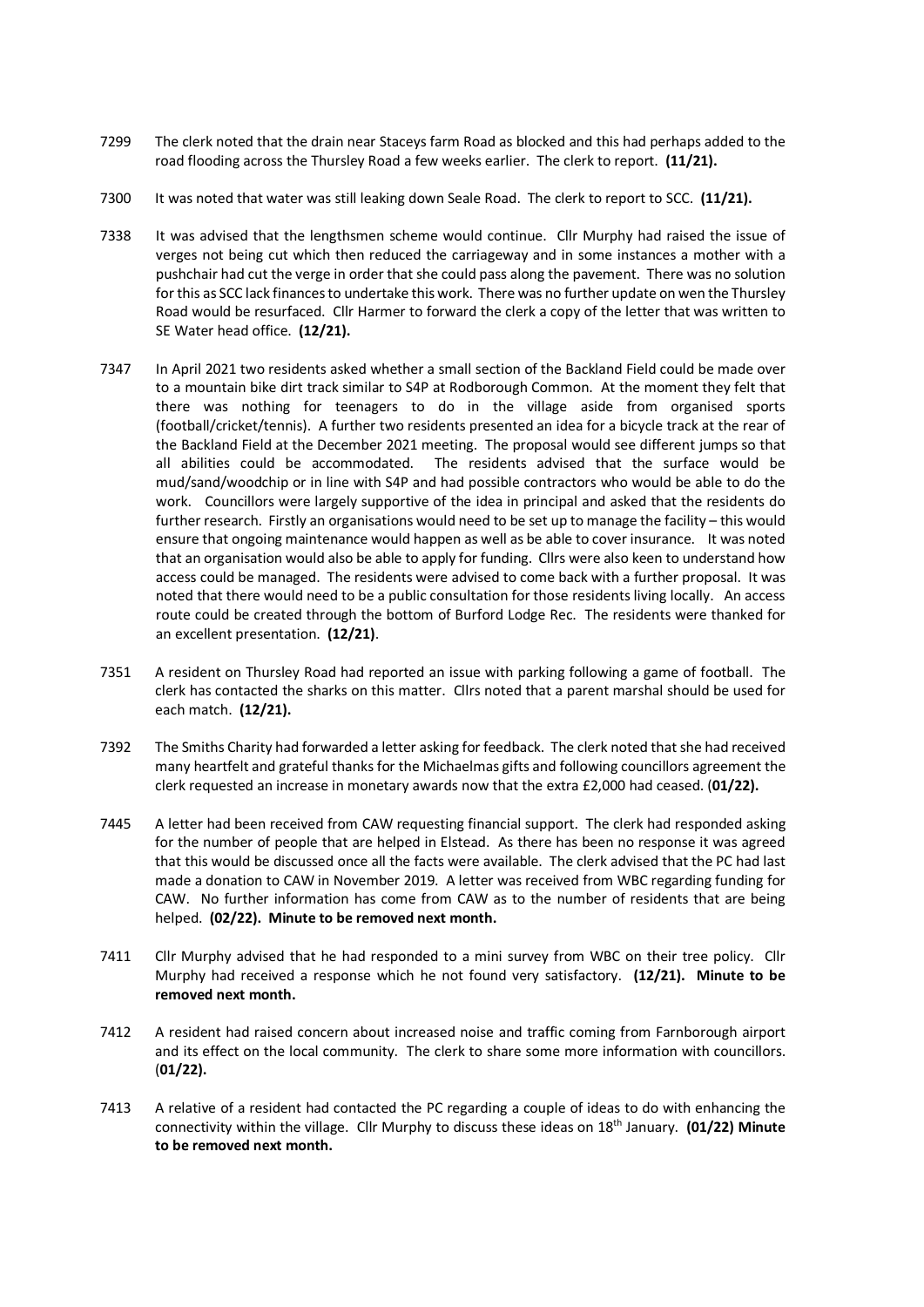- 7420 Cllr Daviden noted that there was a lot of excessive signage on Hankley Common and that flares were being used nightly. It was agreed this would be raised at the next HUG meeting. **(01/22).**
- 7421 Cllr Jacobs noted that two signs advertising voluntary car parking charges had been damaged at the Moat – one had been thrown in the mud. The clerk to feed back to James Giles. **(01/22).**

#### **6.0 REPORT FOLLOWING THE MEETING WITH WBC PLANNING HELD JANUARY 2022**

- 7446 Cllrs Murphy, Jacobs and the clerk attended a meeting with WBC Planning (Business Manager and Head of Planning) that was arranged as a Western Village initiative. Issues were raised which WBC sought to address. Regular meetings were agreed as a forum to discuss on-going problems with the planning service. **(02/22). Minute to be removed next month.**
- 7406 Installation of a 3m high x 35m long fence to protect Jubilee rec against stray balls: The clerk had tried to secure three quotes prior to the meeting. One contractor was unobtainable. Two quotes are outstanding and despite contacting the companies on several occasions they never provided a quote. The clerk approached 2 further companies who were both known to the PC , one quoted £6k and the other quoted £5.8k. Cllr Murphy had obtained another quote for significantly less but this was a contractor who had not been used by the PC. It was agreed that the contractor who had quoted the middle price should be asked if there was any flexibility in his pricing. The contractor has advised that it is not possible to move on the price and it was agreed that the PC would still use this contractor. The clerk to apply for SCC Councillor Allowance (assuming it is still available) in April before the works are scheduled and started. **(01/22).**

## **7.0 REPORT FOLLOWING THE MEETING WITH WBC ENVIRONMENTAL HELD 1ST FEBRUARY 2022**

7447 The clerk met with a representative from WBC Environmental Team. The clerk was trained on the grading given to the severity of the detritus in the road. The representative was shocked at the amount of leaves and detritus and confirmed that everything was raised as jobs. He was unable to advise when the work would be completed as Elstead was  $97<sup>th</sup>$  in the queue. However the work has been completed to a reasonable standard. Covid absences mean that road cleaners are pulled onto the dustbin rounds as a priority hence why there is a backlog. **(02/22). Minute to be removed next month.**

#### **8.0 REPORT FOLLOWING THE MEETING WITH SCC HELD 1ST FEBRUARY 2022**

7448 Cllr Murphy, Cllrs Davidsen, Mrs Davidsen and the clerk met with RC of SCC. A site for the bus stop outside Water Meadow Place has been greed. **(02/22). Minute to be merged with 7431.**

## **9.0 REPORT FOLLOWING THE MEETING WITH A DEVELOPER HELD 21ST FEBRUARY 2022**

7449 Cllrs Murphy, Jacobs, Mathisen and the clerk met with possible developers from Sunray Farm. It was a positive meeting and ideas for a business hub were discussed. Elstead Parish Council to consider different income stream for the business hub. **(02/22). Minute to be removed next month.**

## **10.0 WBC UPDATE**

7269 WBC had a presentation from SWT on their biodiversity policy. Cllr Murphy forwarded comments but in response SWT advised that the policy had been written. Cllr Murphy took this up with DO who explained that the policy had not been completed. It was noted that there are a huge number of landowners Mod and NE for example who have not been included in the policy. JE noted that she would try and raise this matter at an O&S meeting. **(11/21).**

#### **11.0 SCC UPDATE**

6004 Cllr Mathisen raised the issue of Fulbrook Lane – the side of the road near to Thundry Farm needs improvement. **(02/20)**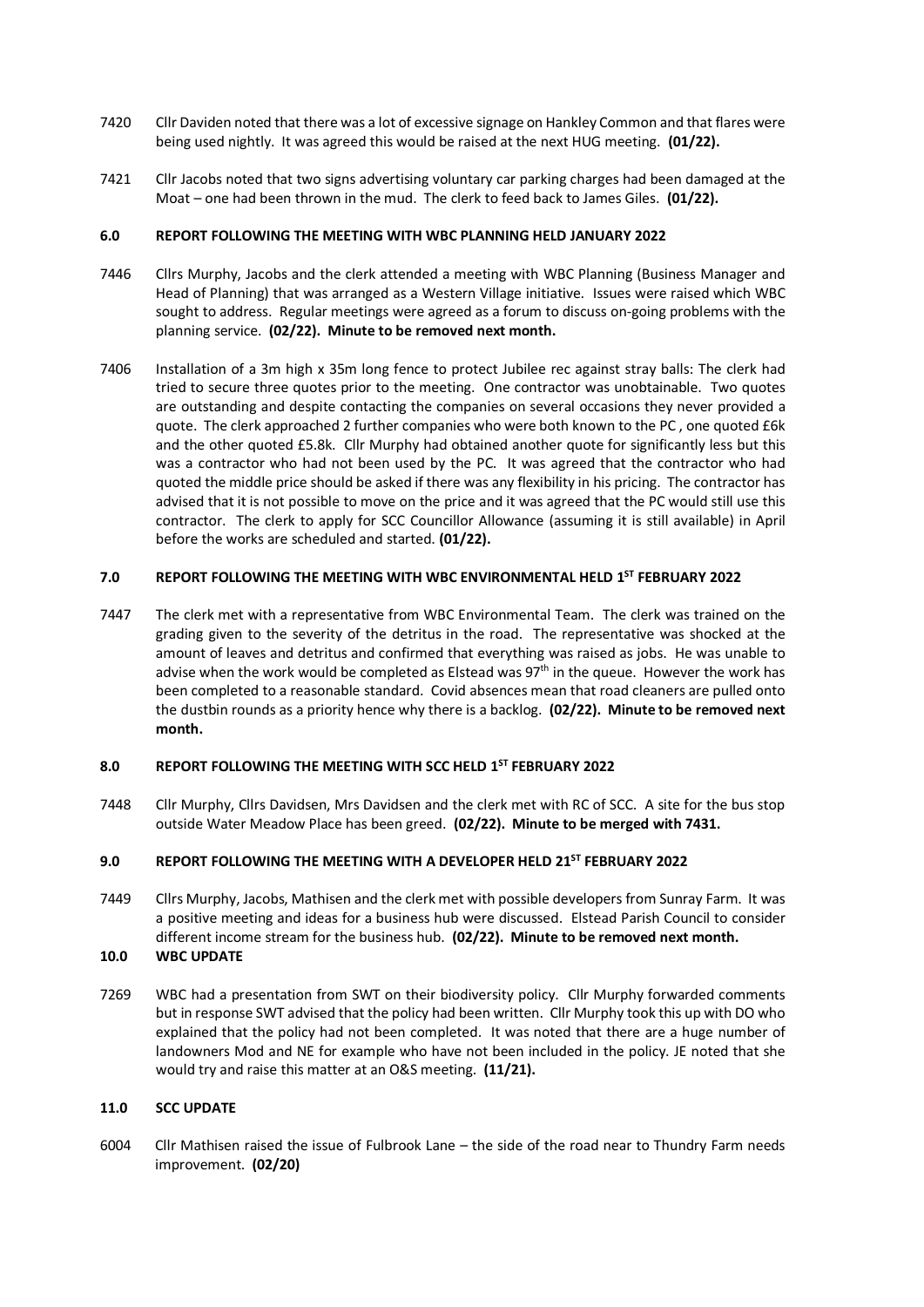- 7341 SCC are seeking ideas of routes that can be made into cycle ways to connect towns and villages within Waverley to minimise the need for cyclist to use the roads which are narrow and dangerous. SCC would like to connect Haslemere with Farnham and Milford to Farnham. Cllr Jacobs to ask a contact and will report back. Another idea was Westbrook to Stockbridge via BW73a. The clerk to ask NL (SCC) if he would wish to meet with cllrs. It was questioned whether NL could speak to MoD and ask them to clear their ditches as it is the localised flooding and mud accumulation which is detrimental to cycling over the common. **(12/21)**.
- 7450 Cllr Harmer noted that the Elstead-Milford cycle route needs a safe crossing over the A286 to allow children to cross. (02/22).
- 7451 Cllr Harmer had met with leaders of Surrey and Waverley as it has been proposed that local committees will no longer exist and that each member will receive a small budget for each town / village. **(02/22). Minute to be removed next month.**

#### **12.0 NEIGHBOURHOOD PLAN UPDATE**

- 7452 Regulation 16: NHP Regulation 16 is now complete and WBC have contacted a company to appoint an Inspector. Two resumes have been sent to the PC and one person was selected who had had more experience in inspecting NHP's than the other candidate. The Inspector has read through the NHP briefly and raised three issues which need to be resolved. The legal matter has been dealt with and the Steering Group are awaiting WBC's confirmation that this is acceptable. The other two matters require the planning consultant to forward more detailed information. **(02/22).**
- 7274 Village Design Statement (VDS): Cllr Jacobs chaired a meeting on 30.11.2020 at which it was agreed that the VDS just needed basic refreshing and updating and would benefit from photographs. Two meetings were held in January and one in February at which the whole revised copy was reviewed. Photographs are in the process of being taken and the revised copy to be proof read. Work on the VDS will be picked up again and a meeting is scheduled for 22.11.2021. **(11/21).**
- 7453 Co-working space: a meeting was held to discuss what councillors thought should be included in a co-working space. Cllr Murphy drafted a document based on these attributes and circulated it before this meeting. Councillors supported the document and it was discussed at the meeting with developers on 23<sup>rd</sup> November 2021. The developers questioned the size and whether the PC would consider having dwellings above / below the hub. **(02/22). Minute to be removed next month.**

## **13.0 OUR ELSTEAD UPDATE (OE)**

- 7454 Village Wide Fete: Discussions have been held and the current theme idea is a 'carrot festival' which would tap into Elstead's past as an important carrot producer. **(02/22). Minute to be removed next month.**
- 7398 Village sign: WBC have confirmed that planning permission for the village sign is not needed. Billmeir Trustees have confirmed that they are in agreement that a plaque can be attached to the sign accrediting the sign to the Billmeir Trust. Cllr Mathisen and the clerk met with AS (SCC) to agree an acceptable location for the sign. It was agreed that there would be a grand unveiling on May Day weekend and it was hoped that the school would like to be involved. **(01/22).**
- 7455 Electrical supply to the green: Cllr Mathisen has liaised with SSEN and advised that there is an electricity supply to the green. The clerk applied for Members Allocation Grant and was successful in receiving £1,200 towards the project – thanks were given to Cllr Harmer. Cllr Rees noted that the electrical supply must be secured to prevent unlawful electricity usage. The cost from DJK to complete the electrical works was quoted as being £4.3k which the council approved under its powers of entertainment and support of the arts (Local Government Act 1972, s.145). (**02/22).**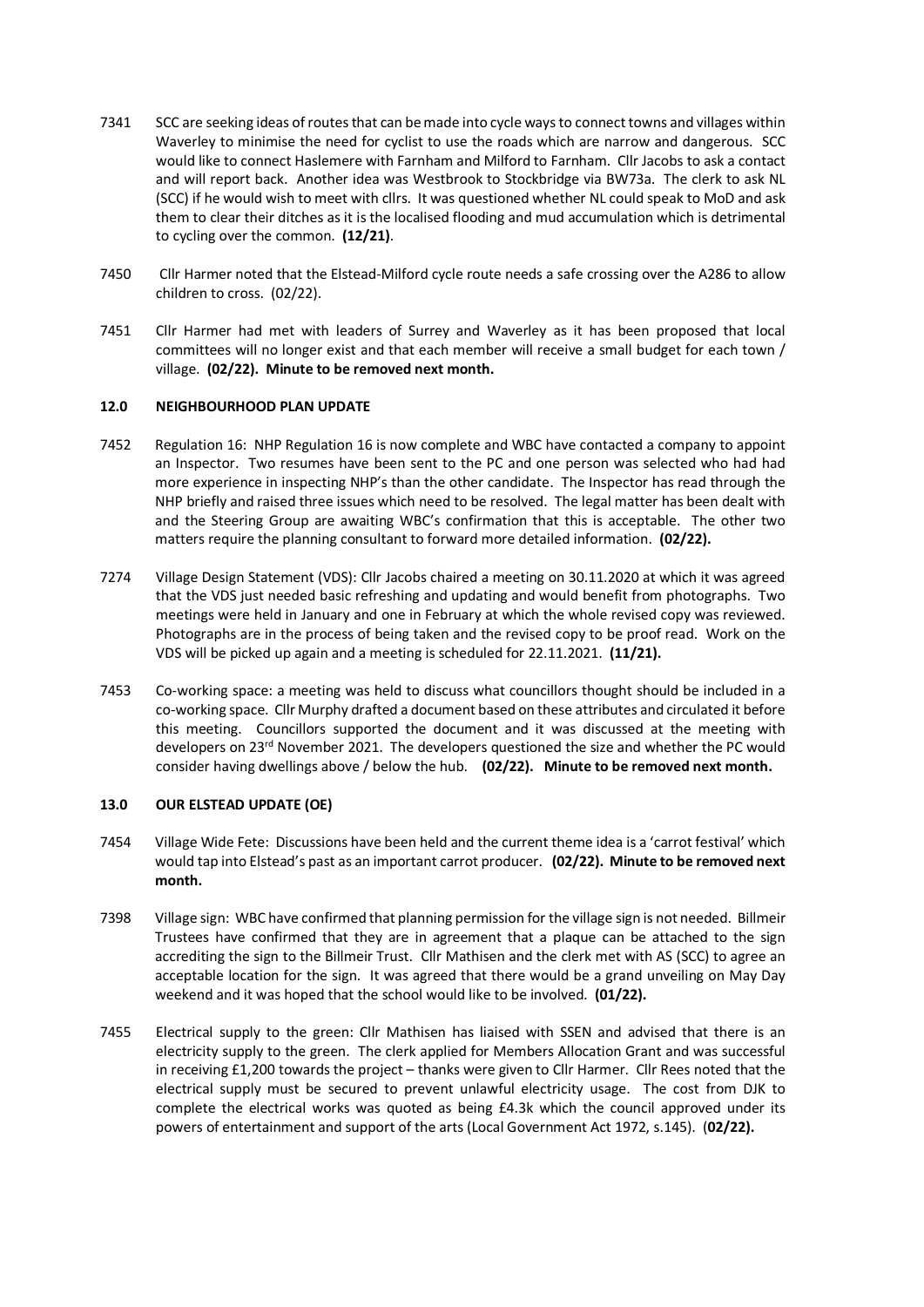7456 Staceys Farm Road Trees: Cllr Mathisen advised that the area needed a tidy up with trees having fallen during the storms. The clerk has reported the tress to SCC in the first instance as it is SCC who manage the land. **02/22).**

#### **14.0 ELSTEAD VILLAGE ROAD SAFETY**

- 7279 Road safety outside St James Primary School: The clerk had circulated some draft notes from Cllr Snape (which were also supported by Cllr Else who is a governor at the school as well as a Ward Councillor) prior to the meeting. Councillors supported the draft and Cllr Harmer to write to Adrian Selby (SCC Highways) asking for his advice. Following the preliminary EVRS meeting the clerk spoke to Mrs Elliott who said she would be pleased for the school to be involved in any schemes. The clerk to contact WBC/SCC to get clarity on how the school can be involved with speed watch etc. **(11/21).**
- 7150 Thursley Road improvements: The section from The Bel and Dragon to the Sandford Villas has been completed. It was noted that the section from Sandford Villas to the centre of the village green requires the most work. Cllr Murphy noted that the PC had already received notification that this section was to be resurfaced and then nothing has happened. The clerk found a copy of the notice which she shared with Cllr Harmer. Cllr Harmer discussed this with SCC colleagues and investigative work to be undertaken when machinery is available – Cllr Harmer explained that there was no date advised as of yet. **(09/21).**
- 7281 Speeding: The clerk advised that she had received a number of complaints regarding speeding through the village and the inefficacy of the VAS. Cllr Davidsen agreed that there was an on-going problem of motorists ignoring the VAS. The Clerk discussed this with Sam Adcock, the new Borough Inspector. Sam Adcock noted that it would be better if residents could form a community speed watch volunteer group however the clerk had explained that she felt it was unfair to put this onus on residents and no one would be able to do this under covid restrictions. The clerk to follow up meeting attendance and speed enforcement with PC Farmer. PH (SCC) has contacted SCC to forward speedwatch information to the clerk following a meeting on 15.6.2021. It was thought that ANPR style signs would be more likely to deter speeding. Speedwatch to be deferred until spring as a result of the SE Water works. The clerk to contact WBC/SCC to get clarity on how the school can be involved with speed watch etc. **(11/21).**
- 7345 VAS: The VAS on the directional finger post on church green has been changed by PH (SCC) and now triggers at the correct speed. 2 x speed monitoring to be undertaken at Fir Mead and Church Green VAS locations – PH to arrange. The cost of £1000 to install a metal pole and sign via Katy Poulsam was considered too costly and so it was agreed that the PC would just install the metal post adjacent to the Jubilee rec and forgo the site in front of Fir Mead. RK has advised that there is a problem with the battery. The clerk to ask Manbat for a replacement battery. **(12/21)**
- 7457 BT land: Cllr Murphy contacted BT to see if it would be possible to lease the land but the contact said that it would not be suitable for the public to use the land. BT stated that it has no plans to do anything with this space until 2027. After much correspondence from Cllrs Murphy and J. Else as well as support from Jeremy Hunt, BT have finally agreed that the school can use the rear of the BT land for staff parking. The school will erect a fence. Next stage is for this to go through BT's legal team and for both parties to sign a Memorandum of Understanding. The matter is still with BT's legal team. **(02/22)**
- 7401 Cllr Webster had circulated pictures of alterative deterrents. Cllr Reynolds and the clerk discussed them at the meeting with AS in December however AS said that SCC could not support anything that might cause a distraction to drivers. Cllr Webster to circulate the details to councillors again. **(01/22).**
- 7358 Cllr Jacobs raised the issue of parking along the Thursley Road outside of St James School. She noted that a horsebox scrapped a car that was parked which then blocked the road. It would have been impossible for an emergency vehicle to have passed. The clerk also noted that cars coming for the pavilion no longer wait behind the parked vehicle and allow oncoming traffic to ass instead there is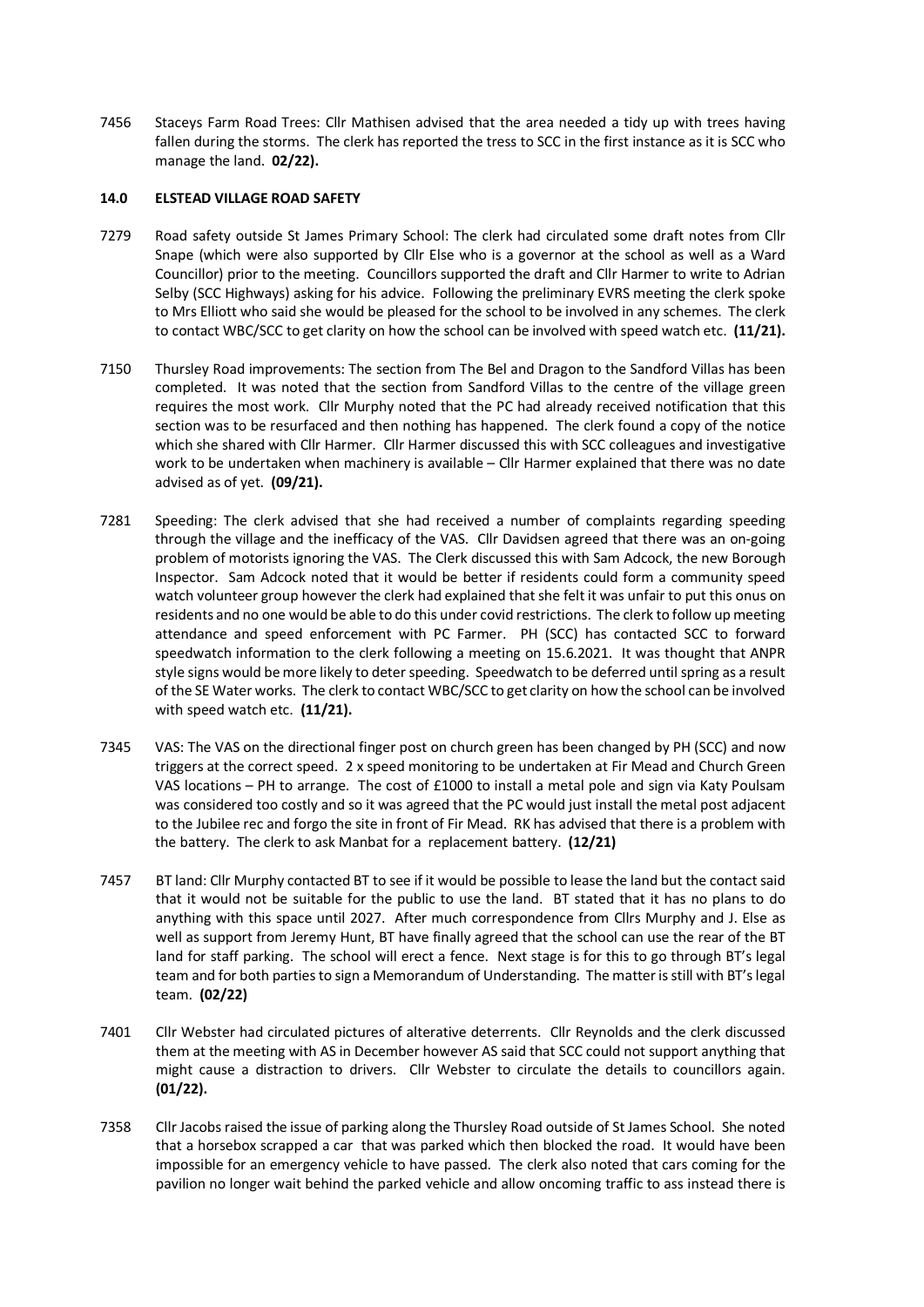an expectation that on coming vehicles will swerve to the lay-by which was equally dangerous. **(12/21).**

## **15.0 THURSLEY ROAD / BURFORD LODGE USER AGREEMENTS**

7458 The clerk circulated a revised user agreement which was approved. The user agreement does not include the container sited on Burford Lodge Rec. The clerk will negotiate an acceptable fee for pitch usage by non-village organisations. **(02/22)**. **Minute to be removed next month.**

## **16.0 QUEENS JUBILEE 2022**

7405 The Queen's Jubilee: The clerk advised that in June 2022 it would be the Queen's Jubilee and councillors agreed to facilitate a 4 day event over this period. A marque has been booked and the first meeting of a working party was held on 18.9.21 at which a number of people from across the village discussed ideas. A summary of the meeting notes were circulated to councillors. A follow up meeting was being held on 1.11.2021. It was agreed that people should be recruited and paid to clear up the site daily. Four days worth of events have been mapped out to include day time and evening events as well as a church service on the Sunday. The floor for the marque will cost a further £1260 plus vat. Councillors have confirmed that they commit to cover the cost basic marquee hire as well as the floor hire which it does under its powers of the Provision of Entertainment and support of the Arts (Local Government Act 1972 s.145). Plans are coming on well and it is anticipated that tickets will go on sale from March. **(02/22).** 

## **17.0 APPROVAL OF PARISH COUNCIL INSURANCE**

7459 The clerk shared the quote for the coming financial year. The cost has increased by 50% and this was due to the outstanding claim against the parish Council. The clerk had sought other quotes. The quotes will be circulated via email for approval and noted at the march meeting. **(02/22).**

## **18.0 ELSTEAD PAVILION – PLANNING APPLICATION FOR FIXED AWNING**

7460 SCC have committed funding for the nursery at Elstead Pavilion from the S106 agreement at Water Meadow Place. Funds will cover the awning for the nursey, new fencing around the playground, an all weather play area and new wash basins. As freeholder of the land, councillors were asked to note their approval which they duly did. Planning for the awning has been submitted. **02/22). Minute to be removed next month.**

## **19.0 FLOOD ACTION GROUP**

7461 Cllr Mathisen had raised this issue in relation to the refusal of MoD to resolved the blockage at Sandford Brook. Cllr Murphy advised that it was the landowners responsibility to clear culverts etc. It was agreed that Cllr Murphy would draft a letter t Surrey CC as lead local flood authority asking them to take statutory action and to ask the landowner to clear the culvert. The letter to be copied to Cllr Harmer. **(02/22).**

## **20.0 ANNUAL PARISH ASSEMBLY**

7462 The PC confirmed that it would hold an in person parish assembly with representatives of village organisations - a light beverage selection would be served afterwards. The meeting will be on  $27<sup>th</sup>$ April. Councillors agreed the following topics; NHP, fibre broadband, Jubilee Celebrations. Any other organisations would be very welcome to attend and present. An article to go in the March EVN and on facebook. **(02/22).**

## **21.0 PC OBJECTIVES FOR 2022/23**

7463 Councillors proposed the following objectives for 2022-2022: NHP completion, consultation on a coworking space, power on the green, village sign, tidy up Stacey Farm Meadow, finalise Emergency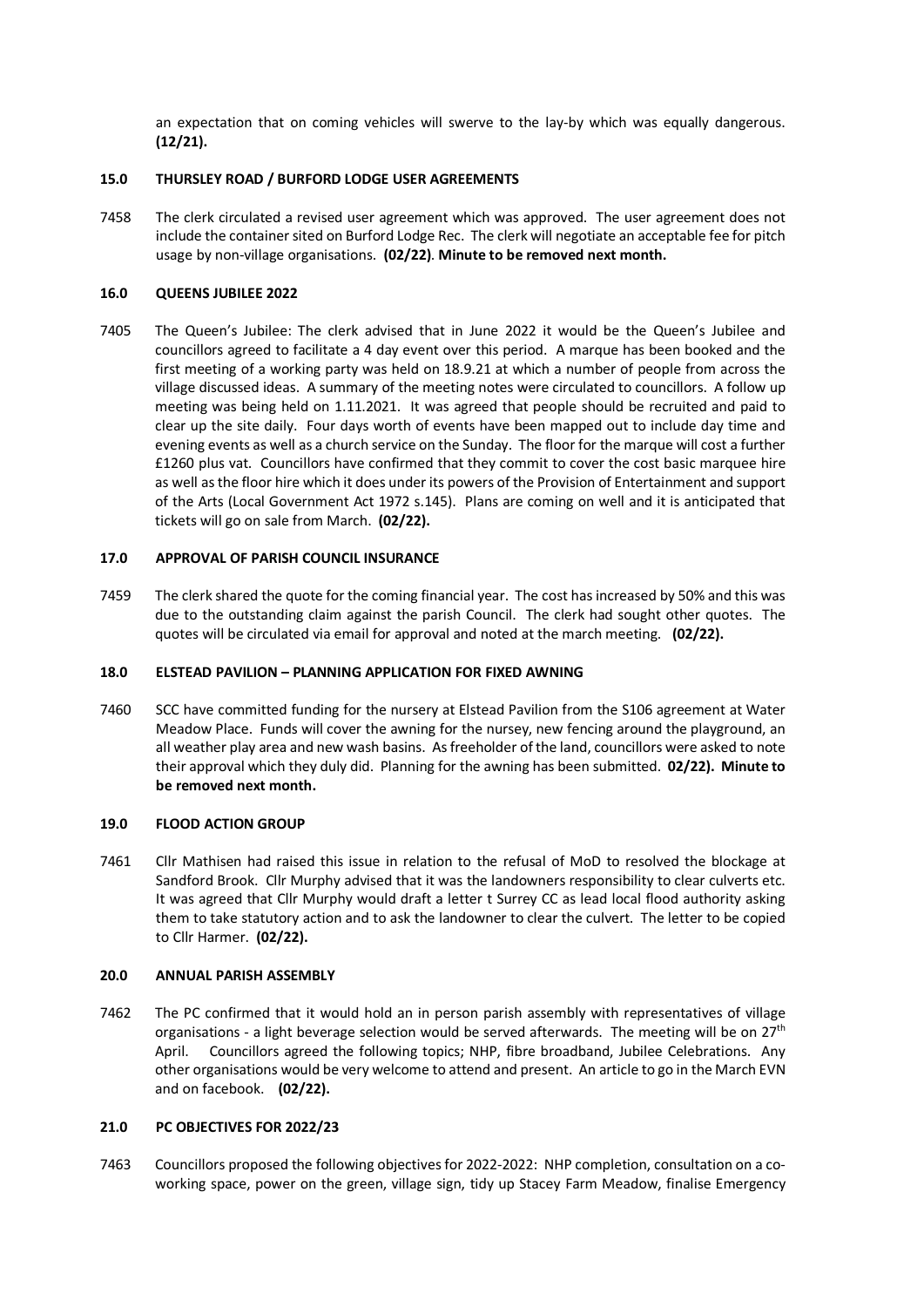Plan, Reorganise Burford Lodge (pitches and general tidy), finish cemetery building overhaul. Councillors noted that SCC should commit to fix Thursley Road, road surface by the end of the financial year! **(02/22). Minute to be removed next month.**

#### **22.0 APPROVAL OF ANNUAL FIANCIAL RISK ASSSESSMENT 2022/23**

7464 The previously circulated draft annual financial risk assessment was approved with one amendment. The shorter risk assessment was also approved. **(02/22). Minute to be removed next month.**

#### **23.0 APPROVAL OF ANNUAL ASSET REGISTER 2022/23**

7465 The previously circulated draft asset register was approved. **(02/22). Minute to be removed next month.**

#### **24.0 REPORTS AND CORRESPONDENCE**

- 7466 A resident had asked whether a relative could be buried at Woolfords Lane which councillors agred to. **(02/22) Minute to be removed next month.**
- 7467 A meeting to be arranged with WBC Housing with regards the Springfield community support scheme **(02/22). Minute to be removed next month.**

#### **25.O FINANCE (all financial papers were circulated prior to the meeting)**

- 7468 The clerk advised that the accounts had been reconciled correctly and Cllr Jacobs had confirmed this and formally signed the January reconciliation. **(02/22) Minute to be removed next month.**
- 7469 Bank balance as per statements to 31st January 2022: Current account £76,476.73 and includes £3k for the village sign - £2k has been used as the deposit. Deposit account £ 15,024.40 which includes £24.02 from Just Giving to be transferred to PoR in the 32 day notice account plus 30p interest also to be transferred. 32 day notice account: £ 55,286.15. **(02/22) Minute to be removed next month.**
- 7470 Accounts for payment for February 2022 were circulated in advance of the meeting. 21 x cheques have been raised totalling £8,549.26 of which 5 x cheque are greater than £500 as listed below. An up to date business review per month was shared and commentary provided in advance of the meeting. **(02/22) Minute to be removed next month.**

| Cheque no | Payee                                  | <b>Purpose</b>                                                    | <b>Amount</b> |
|-----------|----------------------------------------|-------------------------------------------------------------------|---------------|
| 4411      | Onsen Energy                           | Borehole final payment                                            | £3,849.18     |
| 4412      | Maxwell and Co.                        | 3 months payroll                                                  | £72.00        |
| 4413      | <b>Juliet Williams</b>                 | salary 1 of 2                                                     | £999.00       |
| 4414      | Juliet Williams                        | salary 2 of 2                                                     | £516.30       |
| 4415      | <b>Juliet Williams</b>                 | expenses and working from home                                    | £23.00        |
| 4416      | <b>Elstead Village Hall</b>            | hall hire EPC monthly meeting and fibre<br>b/band community event | £82.50        |
| 4417      | John Mathisen                          | plaque for the village sign                                       | £129.98       |
| 4418      | Patrick Murphy                         | Chairman's allowance                                              | £225.00       |
| 4419-4426 | Councillors                            | Councillors allowance 8 @ £30 each                                | £240.00       |
| 4427      | <b>SE Power</b><br><b>Distribution</b> | VG electrical connection                                          | £522.38       |

# **ACCOUNTS FOR PAYMENT - February 2022**